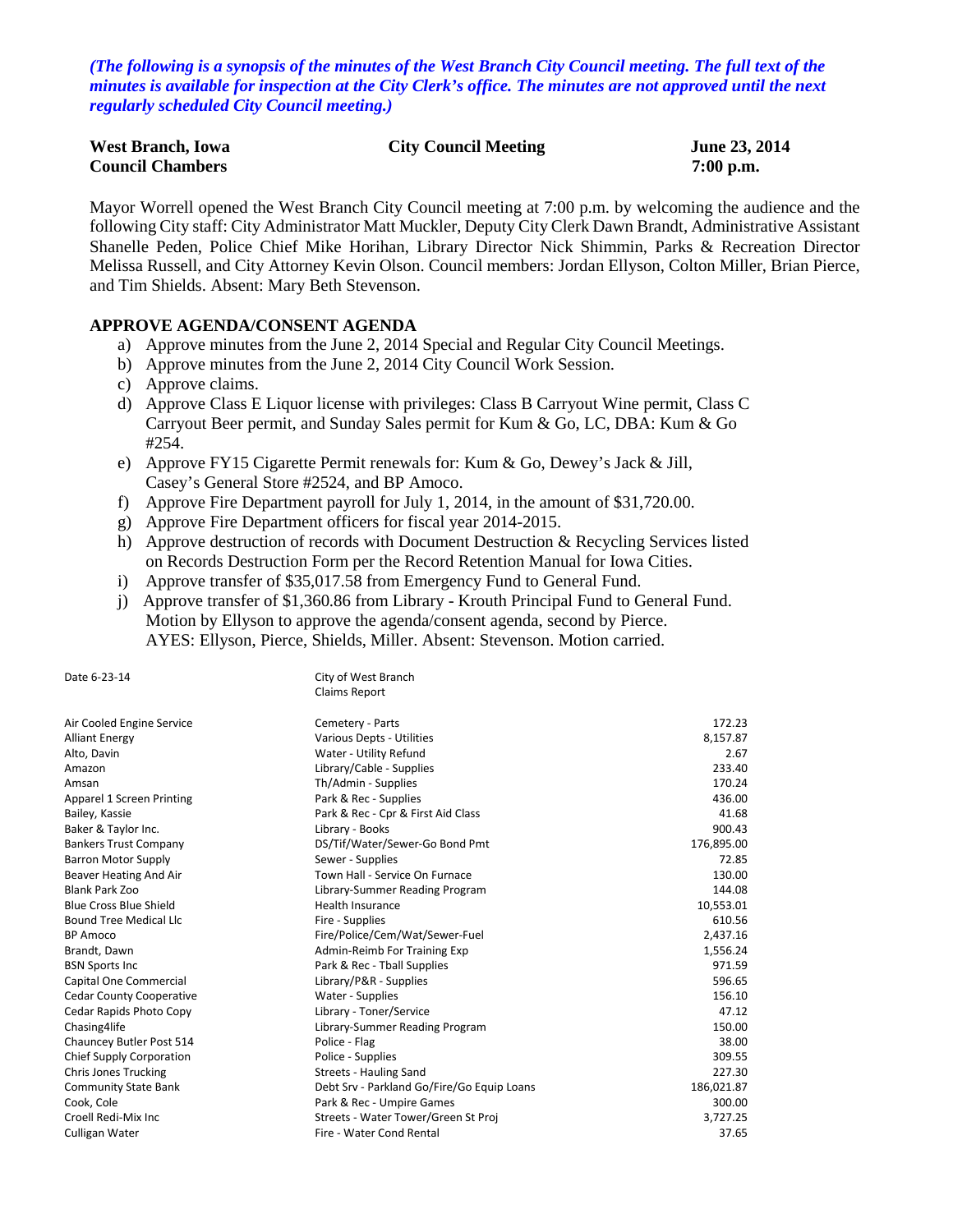| Dearborn                          | Life Insurance                                | 56.95     |
|-----------------------------------|-----------------------------------------------|-----------|
| Deluxe Corporation                | Admin - Deposit Books                         | 49.31     |
| Deweys Jack & Jill                | P&R/Sewer - Supplies                          | 16.37     |
| Dorsey & Whitney Llp              | Legal Services Thru 3/31/14                   | 4,386.50  |
| East Cent Intergovt Asn.          | Admin - Ecica Clerks Meeting                  | 36.00     |
| Ecivis Inc                        | Police/Legal - Grant Review Srvs              | 6,000.00  |
| Eftps                             | <b>Federal Withholdings</b>                   | 11,666.31 |
|                                   |                                               |           |
| <b>ETS Corporation</b>            | Water/Sewer - Credit Card Fees                | 106.13    |
| <b>F&amp;B Communications Inc</b> | Admin - Web Hosting                           | 29.95     |
| Farmers Supply Sales Inc          | Streets - Parts                               | 90.67     |
| FEH Associates Inc                | Library - Project 2012227 Srv/Charette        | 8,397.55  |
| Fenner, Coleman                   | P&R - Baseball Umpire                         | 100.00    |
| Financial Adjustment Bureau       | Library - Service                             | 13.97     |
| Fitzer, Erik                      | Water - Utility Refund                        | 74.59     |
|                                   |                                               |           |
| Freeman Lock & Alarm              | Water - Rekey 2 Locks                         | 49.75     |
| Gordon, Ryan                      | Water - Utility Refund                        | 74.59     |
| Greatamerica Leasing              | Admin - Copier Lease                          | 252.06    |
| Hansen, Trent                     | Fire - Striping Rolls                         | 211.98    |
| Hardwood Technologies Inc         | Cable - Lecturn                               | 740.00    |
| Hawkins Inc                       | Water - Chemicals                             | 1,505.75  |
| <b>HBK Engineering LIc</b>        | P&R- Proj A13-0839 Park Plan                  | 4,580.00  |
|                                   |                                               | 85.24     |
| <b>HD Cline Company</b>           | Cemetery - Parts                              |           |
| Horihan, Mike                     | Police - Reimb For My Book                    | 137.80    |
| Hy-Vee                            | Park & Rec - Supplies                         | 248.00    |
| Image Trend Inc                   | Fire - Annual Fee & Trng                      | 550.00    |
| Iowa Assn. Mun. Utilities         | Water - Eiasso Dues June-Aug                  | 533.10    |
| Iowa Department Of Revenue        | Payroll Expense                               | 754.00    |
| Iowa Finance Authority            | Water Sinking-Srf Rev Bond Pmt                | 54,777.50 |
|                                   |                                               |           |
| lowa League Of Cities             | M&C - Mla Workshop 2 & 3                      | 120.00    |
| Iowa One Call                     | Water/Sewer - Service                         | 51.30     |
| Ipers                             | Ipers                                         | 7,596.51  |
| Jensen, Julianne                  | P&R - Refund For Teen Program                 | 100.00    |
| Joey Dean Wenndt                  | Fire - June Fire Training                     | 150.00    |
| John Deere Financial              | Streets - Supplies                            | 214.50    |
| Johnson County Refuse Inc.        | Recycling - May 2014                          | 3,719.25  |
|                                   |                                               |           |
| Keltek Inc                        | Fire - Service 14 Chevy                       | 879.86    |
| Kevin D Olson                     | Legal Services June 2014                      | 1,500.00  |
| Larsen, Karl                      | Water - Utility Refund                        | 18.01     |
| Liberty Communications            | Various Depts - Phone Service                 | 1,101.55  |
| Linn County R.E.C.                | <b>Streets - Utilities</b>                    | 120.00    |
| Lynch's Excavating Inc            | Streets - Service                             | 1,760.00  |
| Lynch's Plumbing Inc              | Water - Coupler                               | 12.80     |
|                                   |                                               | 1,667.00  |
| Main Street West Branch           | Comm & Cult - Grant Part Ms                   |           |
| Mary Baldwin                      | Park & Rec - Umpire Games                     | 600.00    |
| Matt Parrott                      | Admin - Laser Checks                          | 235.65    |
| Mcdonald R, Trana M               | Water - Utility Refund                        | 45.54     |
| Mediacom                          | Cable - Service                               | 40.90     |
| Menards                           | P&R/Streets - Supplies                        | 201.34    |
| Midwest Janitorial Service        | Lib/Admin/Th/Police -Cleaning                 | 646.56    |
| Monroe Truck Equipment Inc        |                                               |           |
|                                   | Fire - Supplies For Truck                     | 7,987.00  |
| Moore's Welding Inc               | Streets - College St Bridge/Repair Light Pole | 484.41    |
| Mr Gutter Ltd                     | Cable - Service                               | 490.00    |
| Muckler, Matt                     | Admin-Reimb For Training Exp                  | 406.28    |
| <b>Municipal Supply</b>           | Water - Supplies                              | 4,949.00  |
| Nesper Sign Advertising           | Comm&Cult-Dp Wayfinding Signs                 | 2,128.00  |
| North American Salt Co.           | Streets - Salt                                | 3,037.63  |
| Oasis Electric Llc                |                                               | 248.40    |
|                                   | Cemetery - Repair Lights                      |           |
| Overdrive Inc                     | Library - Ebooks                              | 46.97     |
| Payroll June 2041                 | Payroll June 2014                             | 50,826.32 |
| <b>Pitney Bowes</b>               | Library/Water/Sewer - Postage                 | 1,000.00  |
| Play It Again Sports              | Park & Rec - Soccer Supplies                  | 264.14    |
| Plunkett's Pest Control           | Admin/Town Hall - Pest Control                | 93.35     |
| Port 'O' Jonny Inc.               | Park & Rec - Service                          | 87.00     |
| Postmaster                        | Admin- Post Office Box Renewal                | 42.00     |
|                                   |                                               |           |
| Praxair Distribution Inc          | Fire - Supplies                               | 87.16     |
| Qc Analytical Services Llc        | Sewer - Testing                               | 584.00    |
| <b>Quality Engraved Signs</b>     | Admin - Nameplates                            | 39.43     |
| Quill Corp                        | Library/Police/P&R/Cem/Cable - Supplies       | 559.57    |
| Racom Corporation                 | Police - 2 Radios                             | 12,378.24 |
| Rk Dixon                          | Admin - Blk/Wht & Color Copies                | 928.40    |
|                                   |                                               | 69.48     |
| Romanowski, Brian                 | Water - Utility Refund                        |           |
| Russell, Melissa                  | Park & Rec-Reimb For Supplies                 | 29.68     |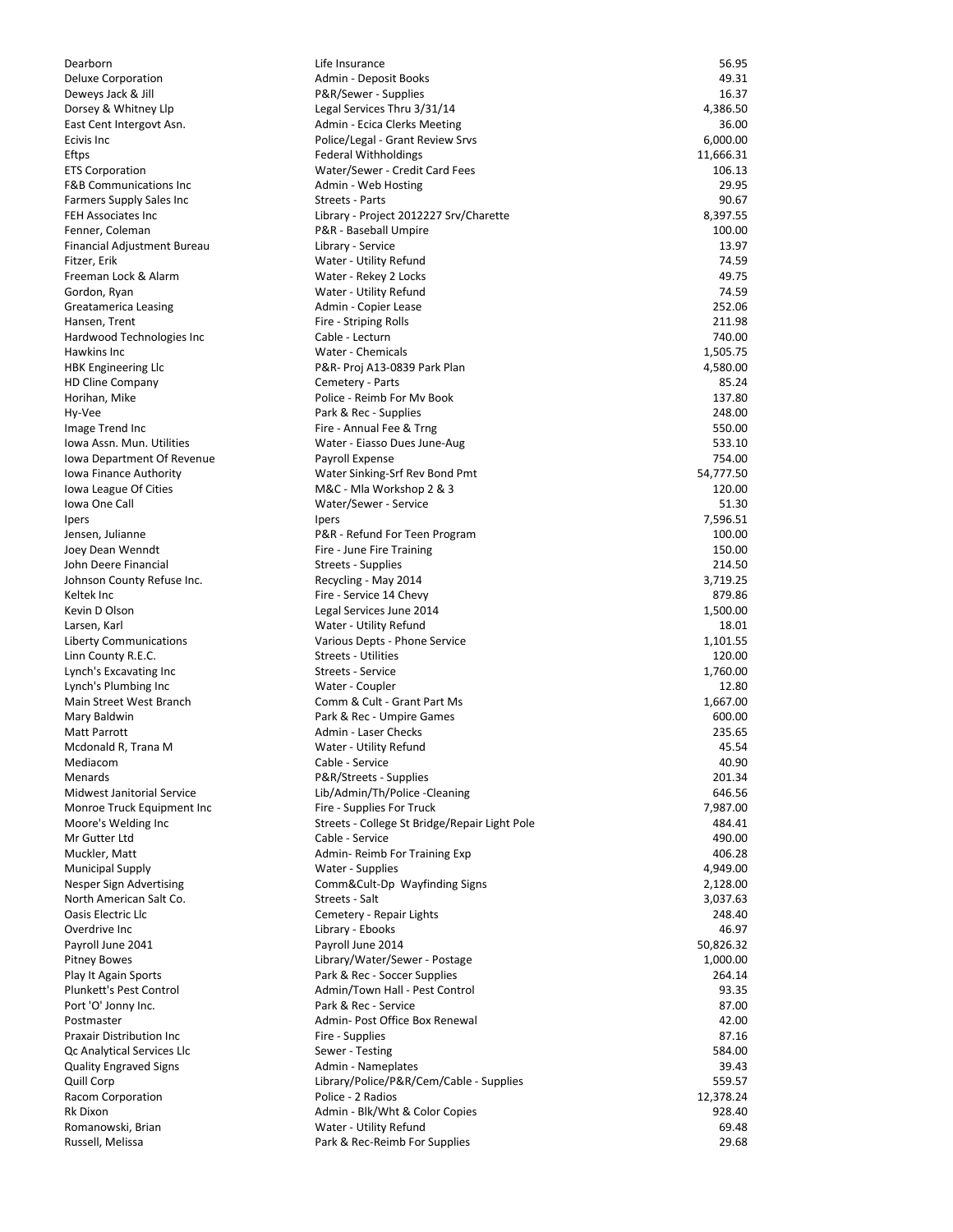| Schimberg Co                   | Water - Parts                           | 6,526.64   |
|--------------------------------|-----------------------------------------|------------|
| Shanelle M Peden               | Admin/Cable - Reimb Mileage/Videotaping | 592.64     |
| Shimmin, Nick                  | Library - Reimb For Postage             | 10.28      |
| Smartsign                      | <b>Streets - Street Signs</b>           | 186.07     |
| Smith, Patrick                 | Water - Utility Refund                  | 74.77      |
| Sprint                         | Police - Service                        | 179.97     |
| <b>Stevens Erosion Control</b> | Sewer - Straw Matting                   | 1,690.00   |
| Tac 10 Inc                     | Police - Upgrade Rms Software           | 3,500.00   |
| <b>Terence J Goerdt</b>        | Admin - Building Inspections            | 245.00     |
| Trans-lowa Equipment Inc       | <b>Streets - Parts</b>                  | 143.73     |
| Treasurer State Of Iowa        | Iowa Sales Tax Pmt/State W/H - May 2014 | 4,466.27   |
| Trugreen                       | Park & Rec-Lions Field Service          | 145.00     |
| U Of I: State Hygienic Lab     | Water - Testing                         | 24.00      |
| <b>UPS</b>                     | Sewer - Shipping                        | 147.86     |
| Upstart                        | Library - Supplies                      | 468.25     |
| US Bank Equipment Finance      | Library - Copier Lease                  | 70.42      |
| US Cellular                    | Various Depts - Phone Service           | 550.41     |
| <b>USA Blue Book</b>           | Streets/Water - Supplies                | 229.82     |
| Veenstra & Kimm Inc.           | Sewer/Legal/Streets/P&Z - Eng Projects  | 9,594.55   |
| Visu-Sewer Inc                 | Lift Station/Sewer - Sewer Ph1          | 202,383.27 |
| <b>Vogel Traffic Services</b>  | <b>Streets - Pavement Paint</b>         | 2,433.75   |
| Wageworks                      | Flex - Hcfsa2014 Pmt                    | 34.13      |
| <b>Walmart Community</b>       | Library - Supplies                      | 193.17     |
| <b>West Branch Schools</b>     | Park & Rec-Activity Use Of Gym          | 290.00     |
| West Branch Ford               | Streets - 04 Ford Service               | 359.48     |
| <b>West Branch Repairs</b>     | Fire - Service #197                     | 1,174.40   |
| <b>West Branch Times</b>       | P&R/Water/Admin-Publications            | 1,146.73   |
| Wex Bank                       | Police - Fuel                           | 647.90     |
| Wiele Chevrolet Inc            | Fire - Service 14 Chevy Truck           | 139.39     |
| Williamson, Daniel             | Water - Utility Refund                  | 2.48       |
|                                | <b>Grand Total</b>                      | 835,818.18 |
| <b>Fund Totals</b>             |                                         |            |
| 001 General Fund               |                                         | 119,975.67 |
| 022 Civic Center               |                                         | 886.68     |
| 031 Library                    |                                         | 21,491.50  |
| 110 Road Use Tax               |                                         | 10,181.68  |
| 112 Trust And Agency           |                                         | 12,380.77  |
| 125 TIF                        |                                         | 37,387.00  |
| 226 Go Debt Service            |                                         | 228,007.87 |
| 600 Water Fund                 |                                         | 63,054.75  |
| 603 Water Sinking Fund         |                                         | 54,777.50  |
| 610 Sewer Fund                 |                                         | 166,208.49 |
| 614 Wastewater Lift Station    |                                         | 121,432.14 |
| 950 BC/BS Flexible Benefit     |                                         | 34.13      |
| <b>Grand Total</b>             |                                         | 835,818.18 |
|                                |                                         |            |

#### **COMMUNICATIONS/OPEN FORUM - NONE**

There were no comments during the communications/open forum.

## **PUBLIC HEARING/NON-CONSENT AGENDA**

Mayor Mark Worrell - Appointments/Reappointments/Move to action. i. Neil Korsmo – Animal Control Commission, December 31, 2016. ii. Amy Guhl – Library Board of Trustees, June 30, 2017. iii. Dan Stevenson – Library Board of Trustees, June 30, 2017. Motion by Ellyson, second by Shields to approve Appointments/Reappointments. AYES: Ellyson, Shields, Miller, Pierce. Absent: Stevenson. Motion carried.

Jerry Fleagle, Executive Director, Hoover Presidential Foundation – Complaint from the Hoover Presidential Foundation against the City of West Branch for fundraising efforts undertaken by the City to offset a portion of the cost of providing free inflatable rides for children on the Village Green during Hoover's Hometown Days. Executive Director Jerry Fleagle was unable to attend the meeting. No comments were made.

Second Reading of Ordinance 724, amending Title Chapter 69 "Parking Regulations."/Move to action. Motion by Shields, second by Ellyson to approve Ordinance 724. AYES: Shields, Ellyson, Miller, Pierce. Absent: Stevenson. Motion carried.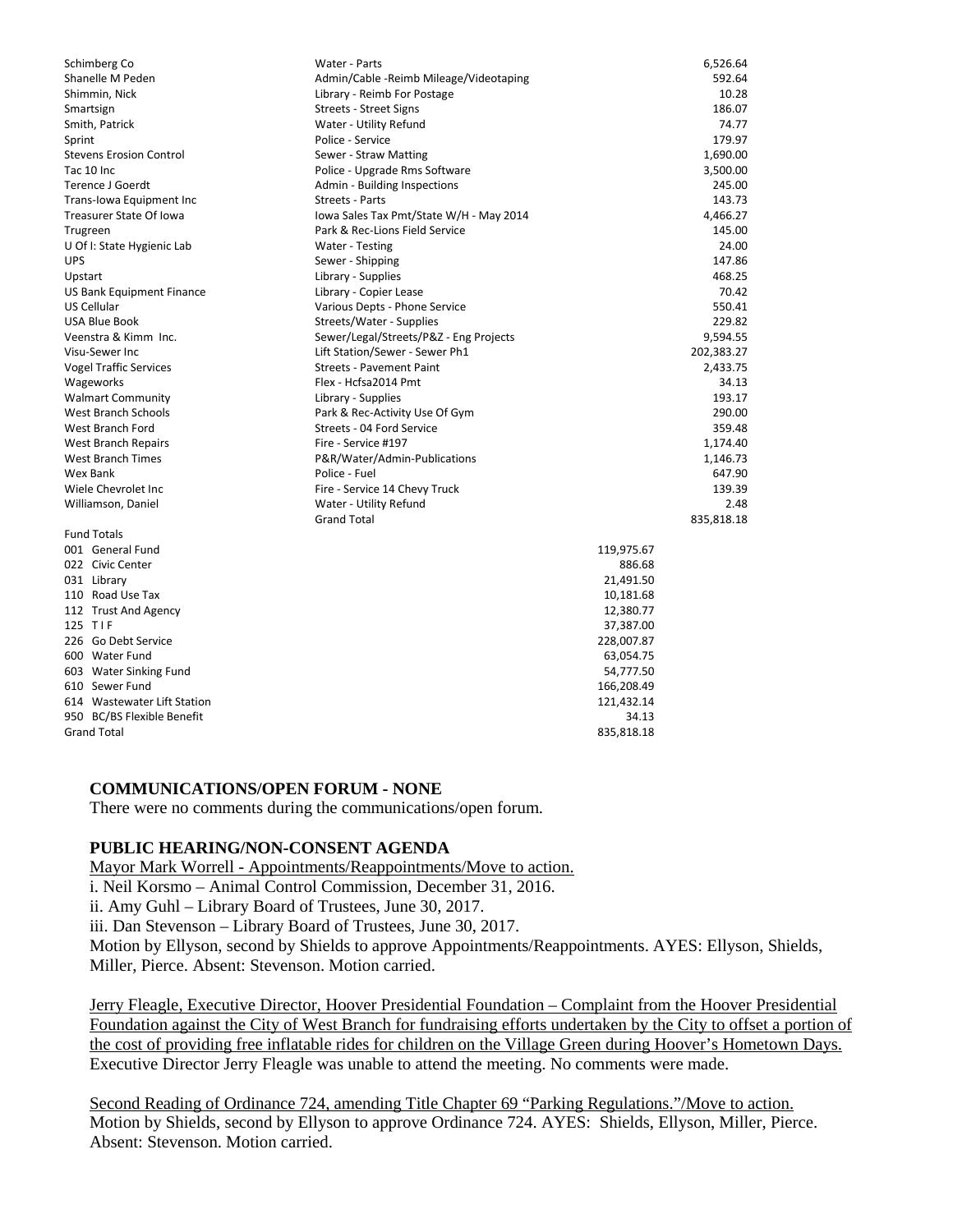Resolution 1202, approving City of West Branch Mission Statement./Move to action. Motion by Pierce, second by Shields to approve Resolution 1202. AYES: Pierce, Shields, Ellyson, Miller. Absent: Stevenson. Motion carried.

Resolution 1206, approving West Branch High School Phase 1 Parking and Site Improvements Site Plan./Move to action. Brian Boelk from HBK Engineering explained the parking and site improvements plan for the school district expansion of the west side main entrance parking lot at the High school. Site improvements include adding four new lights and relocating some of the current lighting, adding an eight foot wide sidewalk and right turn lane onto Main Street. The school plans to accept bids in early July with a project start date in late July. City Engineer Dave Schechinger added that the school district has addressed all his comments on the parking and site improvements plan.

Motion by Pierce, second by Ellyson to approve Resolution 1206. AYES: Pierce, Ellyson, Miller, Shields. Absent: Stevenson. Motion carried.

# Resolution 1207, approving Brown Subdivision Preliminary Plat./Move to action.

Glen Meisner from MMS Consultants said that this subdivision is a lot split off of the Tidewater property and was sold to the Brown car dealership. City Engineer, Dave Schechinger said there are no public improvements, there is a 60 foot easement of right away access and all concerns have been met.

Motion by Pierce, second by Ellyson to approve Resolution 1207. AYES: Pierce, Ellyson, Miller, Shields. Absent: Stevenson. Motion carried.

Resolution 1208, approving Brown Subdivision Final Plat./Move to action. Motion by Shields, second by Ellyson to approve Resolution 1208. AYES: Shields, Ellyson, Miller, Pierce. Absent: Stevenson. Motion carried.

Resolution 1209, setting the salary for an appointed officer of the City of West Branch, Iowa for the fiscal year 2014-2015./Move to action. City Administrator Matt Muckler explained this resolution is for his approved salary in the FY15 budget.

Motion by Pierce, second by Shields to approve Resolution 1209. AYES: Pierce, Shields, Ellyson, Miller. Absent: Stevenson. Motion carried.

## Resolution 1210, setting the salary for an employee of the City of West Branch, Iowa for the fiscal year 2014- 2015./Move to action.

Motion by Shields, second by Ellyson to approve Resolution 1210. AYES: Shields, Ellyson, Miller, Pierce. Absent: Stevenson. Motion carried.

Resolution 1211, approving agreement with the East Central Intergovernmental Association for fundraising services in an amount not to exceed \$5,000./Move to action.

Muckler explained that ECIA is our local Council of governments group that helped the City draft the comp plan. They have people with expertise in fundraising for specific projects. The purpose of the ECIA agreement is to assess what fundraising activities can be used to assist in paying for a community center building. Motion by Shields, second by Pierce to approve Resolution 1211. AYES: Shields, Pierce, Ellyson, Miller. Absent: Stevenson. Motion carried.

Public Hearing on proposed plans and specifications, proposed form of contract and estimate for cost of construction of Oliphant Street Sidewalk Improvements – Phase 2 for the City of West Branch, Iowa, and the taking of bids therefor. Mayor Worrell opened the public hearing at 7:23 pm. There were no public comments. Mayor Worrell closed the public hearing at 7:24 pm.

Resolution 1212, approving proposed plans, specifications, estimate of cost and form of contract for the Oliphant Street Sidewalk Improvements – Phase 2 Project./Move to action.

Schechinger said that plans and specifications for the project were sent to forty contractors, only four pulled papers and no bids were received. The contractors they talked to indicated having a full schedule and could not complete the work by the August 15 deadline. Schechinger stated that more favorable bids might be received if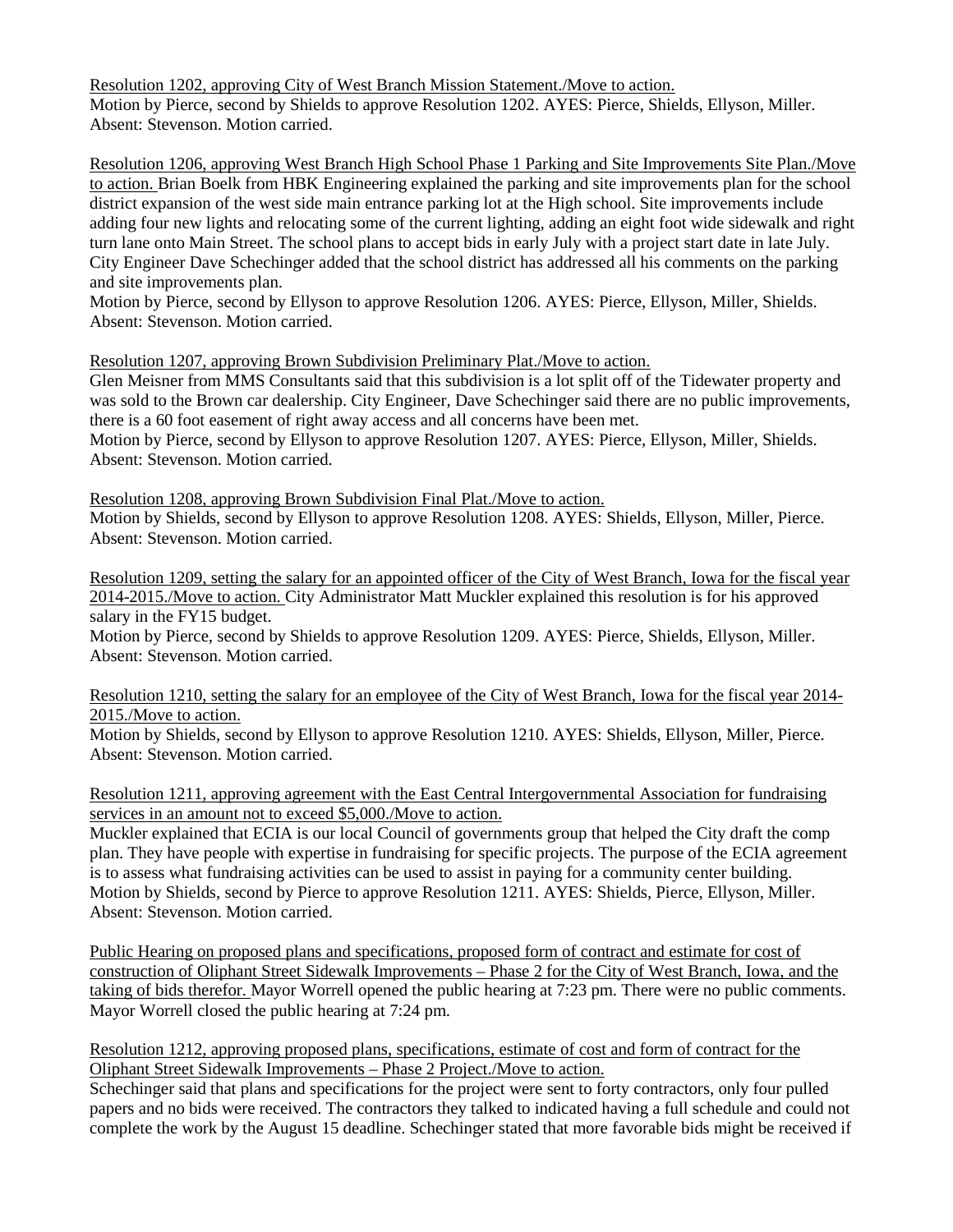they are sent out in the winter for a May to September 2015 project date. Muckler said that easements were mailed to the residents with a return date of July 3, 2014.Motion by Pierce, second by Ellyson to approve Resolution 1212. AYES: Pierce, Ellyson, Miller, Shields. Absent: Stevenson. Motion carried.

Resolution 1213, accepting bids and awarding the construction contract for the Oliphant Street Sidewalk Improvements – Phase 2 Project./Move to action. Motion by Ellyson to postpone Resolution 1213 indefinitely, second by Pierce. AYES: Ellyson, Pierce, Shields, Miller. Absent: Stevenson. Motion carried.

Resolution 1216, approving those certain agreements in connection with the Oliphant Street Sidewalk Improvements – Phase 2 Project./Move to action. City Council directed City staff to get all resident easements signed and returned by July 3, 2014. Council agreed that if the property owner decides not to sign the easement agreement by July 3, the owner would be responsible for installing the sidewalk in conjunction with the City timing of the project and to the plans and specifications in the agreement.

Motion by Shields to postpone Resolution 1216 until the next City Council meeting, second by Ellyson. AYES: Shields, Ellyson, Miller, Pierce. Absent: Stevenson. Motion carried.

Resolution 1214, amending a 28E Agreement with the West Branch Community School District to make road and sidewalk improvements in and adjacent to North Maple Street and the Middle School parking lot./Move to action.

Muckler stated this is an amendment to the North Maple project. The Superintendent asked to forgo the extension of planned sidewalk to the school playground and the Public Works Director agreed. This request reduced the school districts contribution to the project by 40%, the school district will reimburse the City \$10,800. Motion by Shields, second by Ellyson to approve Resolution 1214. AYES: Shields, Ellyson, Miller, Pierce. Absent: Stevenson. Motion carried.

### Brian Boelk, HBK Engineering – Presentation of Strategic Park Plan

Brian Boelk from HBK Engineering presented a draft of the final report on the strategic plan for the Park & Recreation Capital Improvements. Cost estimates and funding options for each phase were provided. The final report will be presented in July. Councilperson Tim Shields asked about grant opportunities. Muckler said that the staff is working with E-Civis on several possible grant options. Muckler said at the June 19 meeting the Park and Recreation Commission approved a vote to recommend to the City Council a phasing plan and a funding option for Phase 1 totaling \$3.55 million. They recommended a ten year extension of the 1% local option sales tax and tax increment financing.

# **CITY STAFF REPORTS**

Deputy City Clerk Dawn Brandt – International Institute of Municipal Clerks Annual Conference. Deputy City Clerk Dawn Brandt thanked the Mayor and Council for the opportunity to attend the International Institute of Municipal Clerks Conference and training in May. The workshops she attended that are relevant to her job challenges currently were on records management and ways to communicate financial reports to the Council.

### Fire Chief Kevin Stoolman – Bid Process for Rescue Truck

City Attorney Kevin Olson explained that the City can send out plans and specifications to start a bid process for the rescue truck. The estimate is under \$400,000 so it is not over the general purpose limit and qualifies as an essential purpose. Muckler said that the truck will be paid for out of the Fire Department budget and reserve fund. They also expect to receive approximately \$65,000 from the sale or trade in of the current truck.

### Police Chief Mike Horihan – Potential Compensation for Reserve Officer Todd Thurman.

Police Chief Mike Horihan asked the Council to consider paying Reserve Officer Todd Thurman to work a day shift on Saturday and Sunday only if there is not a certified part-time officer available to fill the schedule. Thurman is a certified level four reserve officer that has been with the City for four years.

City Attorney Kevin Olson – Draft Ballot Language for City Parks Development – Phase I.

Olson explained the City will include two types of funding language on the November 4th ballot. The first one is the local option sales tax which needs a 50% vote of the people to pass and the second is a general obligation